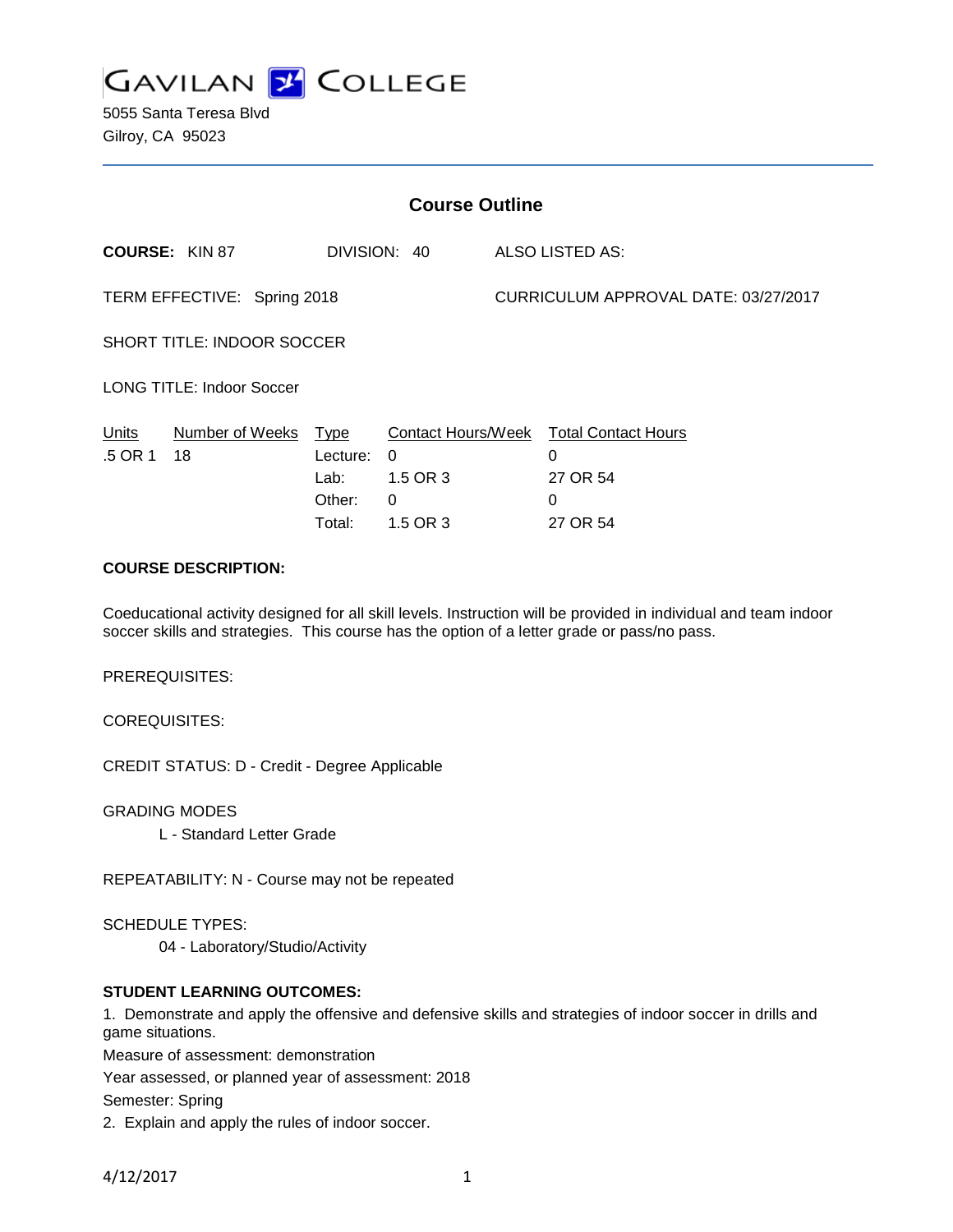Measure of assessment: exam, demonstration, discussion Year assessed, or planned year of assessment: 2018 Semester: Spring

## **CONTENT, STUDENT PERFORMANCE OBJECTIVES, OUT-OF-CLASS ASSIGNMENTS**

Curriculum Approval Date: 03/27/2017

#### 3 - 6 Hours

Content: Course introduction and methods of evaluation. Discussion on the differences and similarities between indoor soccer and outdoor soccer. Introduce flexibility and warm-up exercises as well as various types of physical conditioning drills. Presentation and practice proper dribbling techniques using the inside, outside, bottom, and top of the foot as well as the heel and toe.

Student Performance Objectives: Explain the differences and similarities between indoor soccer and outdoor soccer. Participate in the flexibility, warm-up, and conditioning drills. Demonstrate proper dribbling technique using the inside, outside, bottom, and top of the foot as well as the heel and toe.

#### 6 - 12 Hours

Content: Complete flexibility, warm-up, and conditioning drills. Review and practice proper dribbling techniques. Presentation on the proper technique of passing using the inside and outside of the foot and on receiving the ball when stationary and on the run. Incorporate skill practice in various drills, such as the three man passing drill and warm-up drill for passing, turning, and dribbling. Work on defensive skills and drills including tackling, containing, and goal keeping. Utilize passing, pressuring, and jockeying soccer drills to practice techniques.

Student Performance Objectives: Improve strength, endurance, flexibility, and cardiovascular conditioning through participation. Demonstrate the proper technique of passing using the inside and outside of the foot. Demonstrate receiving the ball when stationary and on the run. Explain movement off the ball. Demonstrate the defensive skills of tackling and containing.

#### 4.5 - 9 Hours

Content: Complete flexibility, warm-up, and conditioning drills. Review and practice the proper techniques for all the skills presented to date. Soccer drills combining bursts of speed and ball control and the one touch soccer speed drill can be used, as well as the triangle drill. Discussion on the offensive and defensive positions and offensive and defensive team strategies for indoor soccer. Continue to work on the offensive skills of passing, dribbling, receiving, and scoring and the defensive skills of tackling and containing. Practice skills in game-like drills such as 2v2 or 3v3.

Student Performance Objectives: Demonstrate control of the ball and change of direction while in possession of the ball and under pressure. Identify and demonstrate offensive and defensive positions. Explain various offensive and defensive team strategies. Perform the proper technique for all the skills learned to date in a variety of game-like drills.

#### 4.5 - 9 Hours

Content: Complete flexibility, warm-up, and conditioning drills. Presentation on the rules of indoor soccer. Continue working on the proper technique for all the skills covered, work on offensive drills and team strategies, and defensive team strategies.

Student Performance Objectives: Discuss the rules of indoor soccer. Incorporate the proper technique for each skill in five-a-side and six-a-side matches, making sure to control the ball.

#### 7.5 - 15 Hours

Content: Complete flexibility, warm-up, and conditioning drills. Work on skills and offensive and defensive strategies in team setting. A variety of five-a-side and six-a-side match play opportunities will be presented, which could include a class tournament.

Student Performance Objectives: Evaluate individual and team skills and strategies utilized in match play. Apply the rules of indoor soccer. Participate in class activities.

2 Hours

### **METHODS OF INSTRUCTION:**

demonstration, guided practice, discussion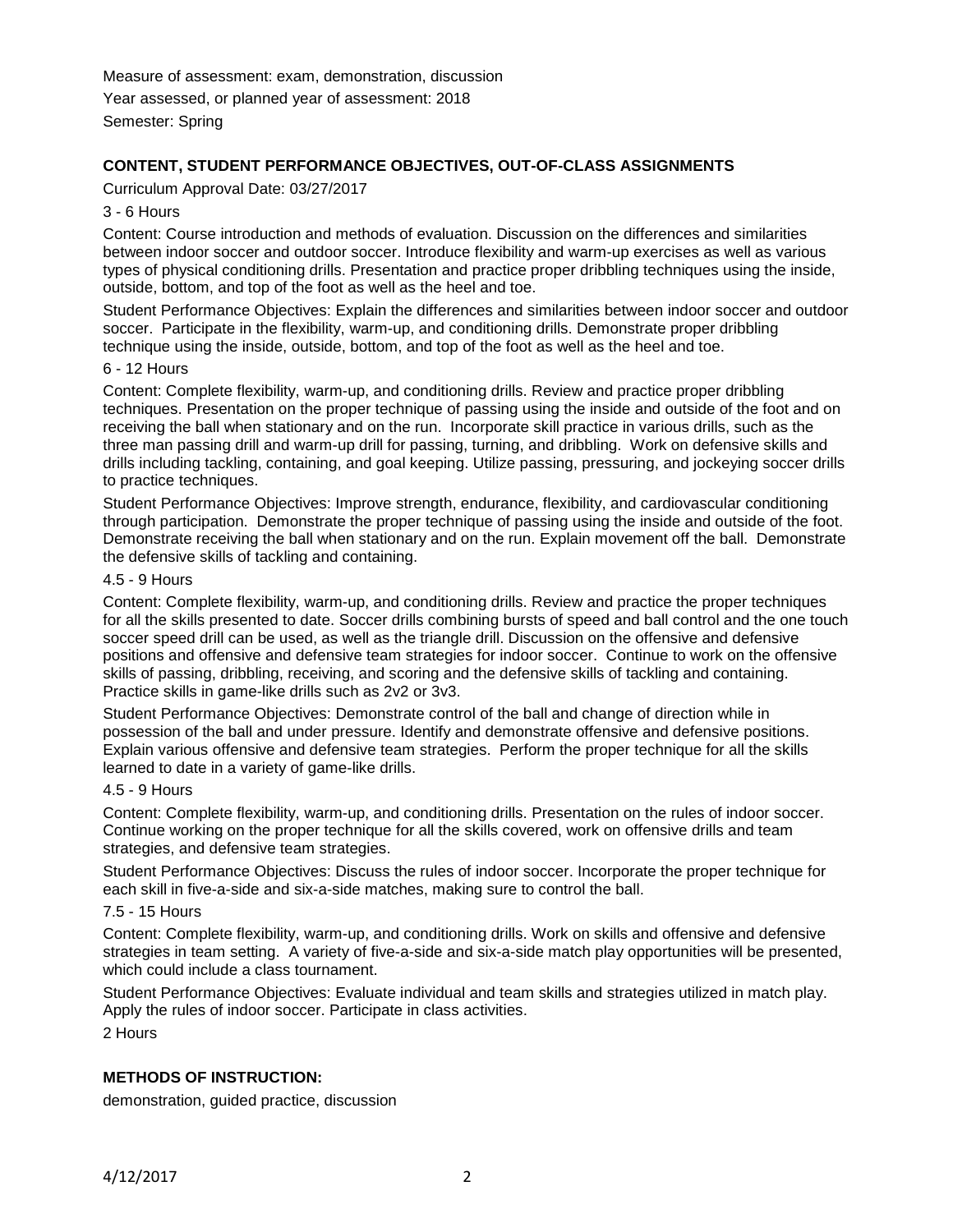## **METHODS OF EVALUATION:**

Writing assignments Percent of total grade: 0.00 % If this is a degree applicable course, but substantial writing assignments are NOT appropriate, indicate reason: Course primarily involves skill demonstration or problem solving Skill demonstrations Percent of total grade: 50.00 % **Demonstration** Objective examinations Percent of total grade: 20.00 % Multiple Choice; True/False; Matching Items; Completion; Short Answer Other methods of evaluation Percent of total grade: 30.00 % Requires student participation.

### **OUT OF CLASS ASSIGNMENTS:**

Required Outside Hours: Assignment Description: This is a lab class so no out of class assignments are required.

### **REPRESENTATIVE TEXTBOOKS:**

No textbook required. A handout on rules will be provided.

### **ARTICULATION and CERTIFICATE INFORMATION**

Associate Degree: CSU GE: CSU E, effective 201370 IGETC: CSU TRANSFER: Transferable CSU, effective 201370 UC TRANSFER: Transferable UC, effective 201370

# **SUPPLEMENTAL DATA:**

Basic Skills: N Classification: Y Noncredit Category: Y Cooperative Education: Program Status: 1 Program Applicable Special Class Status: N CAN: CAN Sequence: CSU Crosswalk Course Department: KIN CSU Crosswalk Course Number: 87 Prior to College Level: Y Non Credit Enhanced Funding: N Funding Agency Code: Y In-Service: N

4/12/2017 3